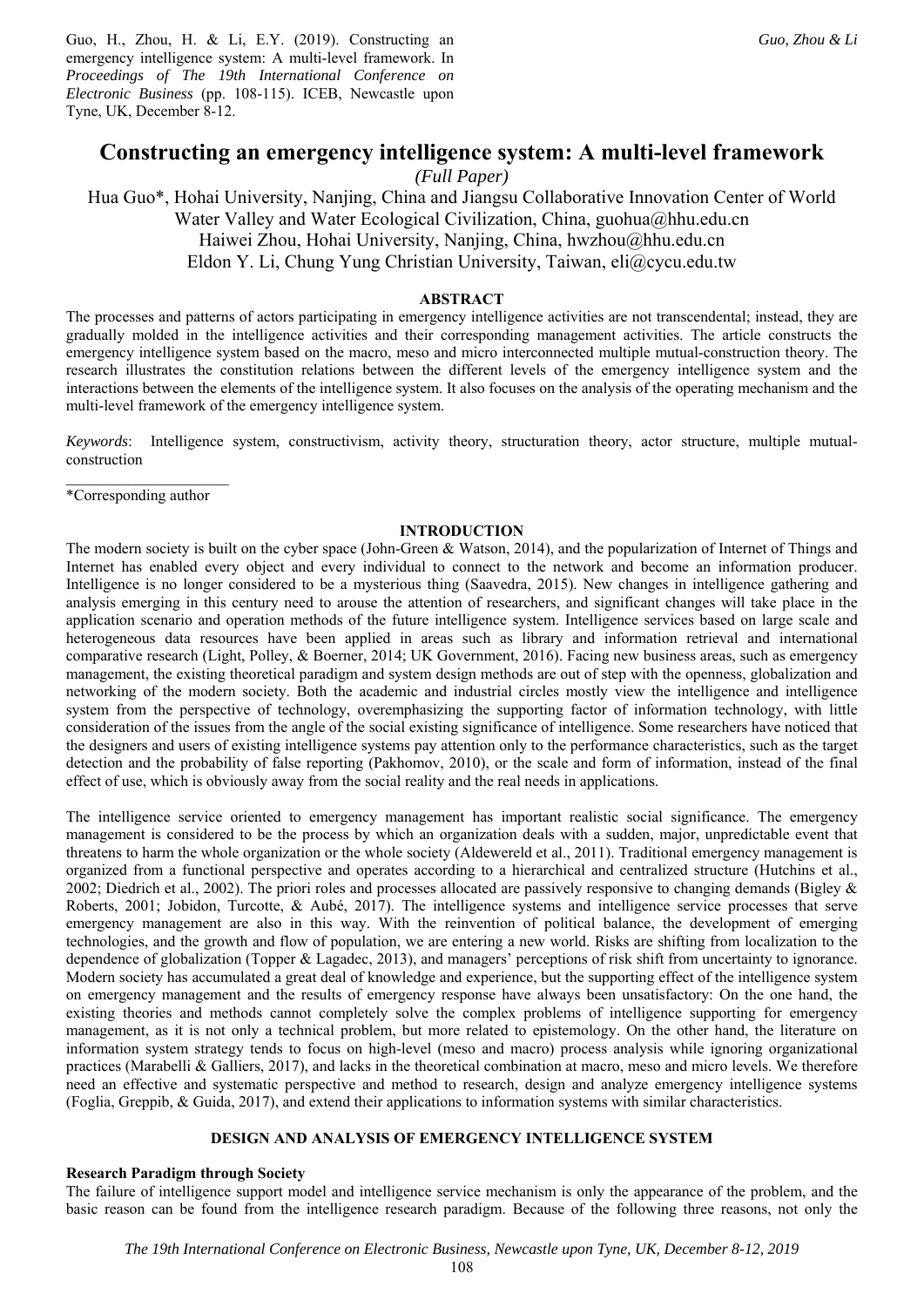problems faced by emergency intelligence service become uncertain, but also the emergency decision-making problems served by intelligence cannot be called certain: 1) the emergence of a large number of unconventional emergencies; 2) emergencies are parts of larger processes, rather than discrete events; 3) from the tight coupling of causality model to mutual influence and interaction. When users cannot definitely cognize problems, environment and their own needs, new research paradigms need to be adopted to adapt to high uncertainty. The structuration theory proposed by Giddens believes that people are social actors with reflexive and agency. As an integral part of society, the organization is no exception. Reflexive and agency link the individuals, organizations and society as a whole, forming a holistic construction oriented by management activities and through society, which becomes the starting point to research emergency intelligence system from the perspective of constructivism.

The Adaptive Structuration Theory (Desanctis and Poole, 1994) and the Duality of Technology Theory (Orlikowski, 1992) derived from Structuration theory have been widely used in the field of information technology. Desanctis and Poole combine causality and factors of social constructivism in a common model, to clarify and develop the structural capability of group decision-making interaction process. The focus of research and interpretation is on the process by which organizations incorporate information technology into their work and how they realize and restructure the information ttechnology. The rules, resources and environment used by model are confined by organizational boundary and are deterministic. The practice lens account put forth by Orlikowski is built on the premise that technology structures are emergent and cannot be embodied into the design. While all human practice is embedded in a structured historicity, the intentional part is not structured, but being structured and will be structured. The existing theories have been very effective in analyzing the key success factors of information system projects and studying the adaptive behavior after the technology is adopted, but there are limitations to the research on the parts that are being structured and will be structured. For emergency intelligence system, we need to proceed from the top perspective of society and the bottom perspective of the actors at the same time, to make new exploration in a wider range of multiple mutual-construction relationships, and to pay more attention to being structured and going to be structured.

#### **Hierarchical Model of Emergency Intelligence System**

The construction of emergency intelligence system is a continuous process that takes place in the organizational network and social environment, and interacts at different levels. There are multiple elements in the system, they restrict and influence each other at micro, meso and macro level of structures, and together constitute the emergency intelligence system. Research on intelligence system should not only observe and reflect the practice activities of subjects on objects, constructing the system from the whole, but also avoid ignoring the interactions between subjects. It is necessary to analyze the contribution made by the interaction between individuals to the society content and management activities.



Figure 1: Hierarchical research model of emergency intelligence system

As shown in Figure 1, the elements of emergency intelligence system can be divided into resource elements and rule elements. Resource elements directly involved in the process of intelligence activities include management subject, intelligence technology and its operator, information and intelligence. Rule elements include structuration of information resources, intelligence service mechanism and intelligence support model. In emergency management, the intelligence system does not serve the solidified business process within the management organization; instead, it serves the emergency decision-making and its social consequences. Therefore, we cannot emphasize only the dual mutual-construction relationship between management organization and intelligence technology. There are multiple structures here: the consequences resulted from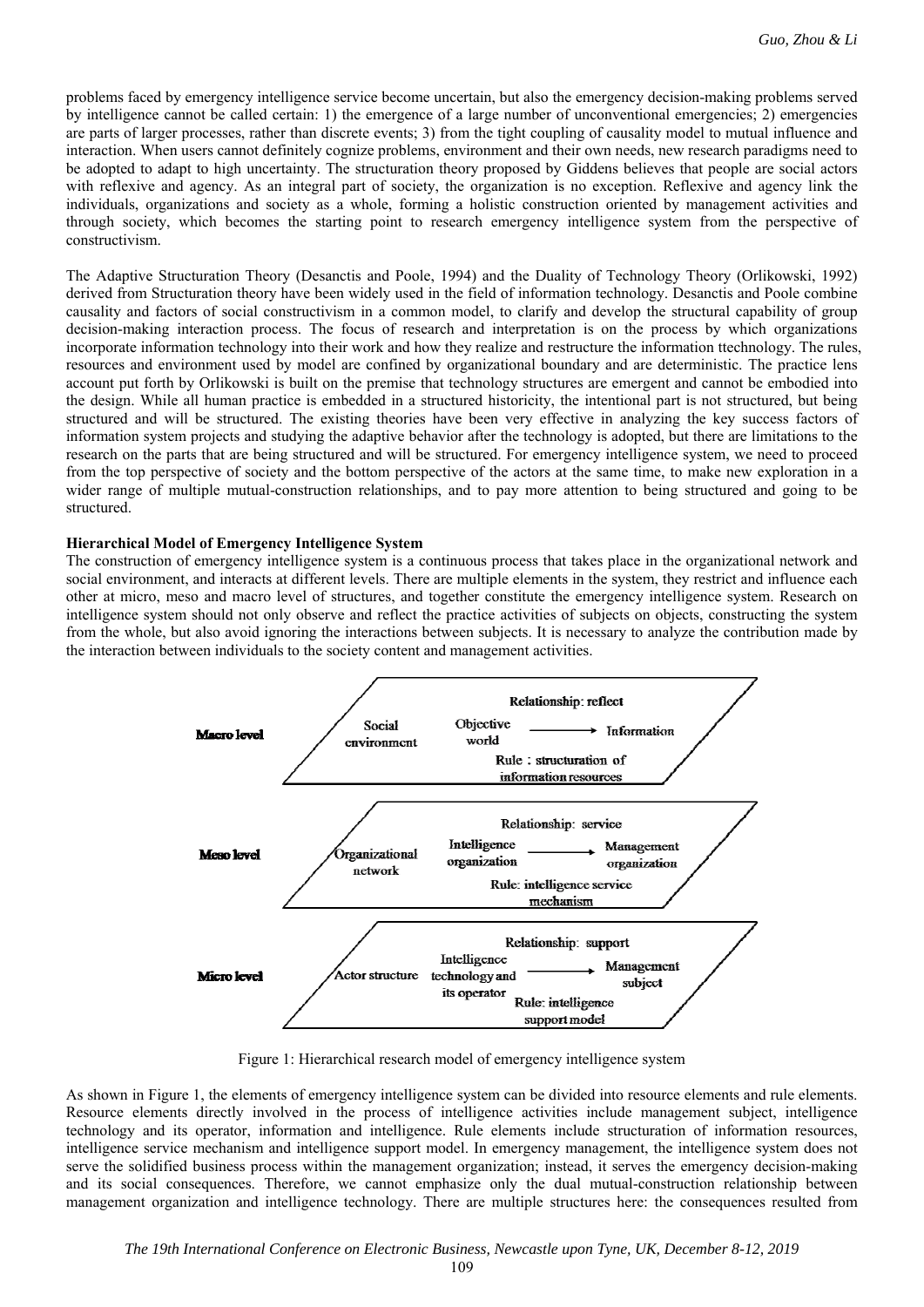intelligence – decision-making – management activities have an impact on the social environment, and in turn affect the intelligence and decision-making itself. The resource elements such as management subject, intelligence technology and its operator, information and intelligence cannot be piled up as intelligence system itself. There are multiple mutual-construction relationships between the actor structure, organizational network and social environment in the emergency intelligence system. Research on the emergency intelligence system needs to start from the intermediate elements between people and society, especially the rules elements that bridge other elements together.

# **Rule Elements of Emergency Intelligence System**

# *Structuration of information resources*

Information is one of the resource elements of emergency intelligence system, and the structuration of information resources is the rule element that bridges social environment and intelligence technology. Management subject hopes that through the planning and preparation of information resources, the information boundary and the information itself will be determined or approached to a definite form. However, this desire is facing the dual challenges of the complexity of social environment and the richness and complexity of the information it brings: In the context of the complexity of social environment, information and its sources have heterogeneous and complex characteristics, and information resources have become an open system that lacks overall consistency and is difficult to manage and plan. Because 1) information utilization is dependent on the structure of information resources; 2) faced with different services, the effectiveness of information resources structure is different; 3) the structure of information resources is dynamically changing, so it is only when the specific management activities and corresponding intelligence activities are carried out that the structuration of information resources can be temporarily established. The structuration of information resources is the depiction and construction of space slices of a social environment corresponding to a specific business at a certain time in the future, so as to adapt to the ability of the actor and promote the achievement of management objectives. With respect to emergency management, only when emergency decision-making and emergency response occur, in the determined activity space and time segment, the management subject, management content and organizational network can be confirmed, the structuration of information resources can be established, and the value of information can be reflected. This is a temporary organizational activity, not a fixed and pre-set digital activity, and its ultimate goal is to support decision-making rather than to stack data.

## *Intelligence service mechanism*

The operation of emergency intelligence system originates from the structuration of information resources oriented to emergency management, and ends in the intelligence service for the decision-making subjects. The construction of emergency information system is a construction with the intelligence users and application environment as the center, instead of one with intelligence technology as the center. Viewed in the angle of intelligence users, the three sectors respectively formed in the political and state area, market economy area and citizen society area, i.e. the power organizations represented by governmental agencies, the market organizations represented by profit-seeking enterprises and social organizations represented by public welfare non-governmental organizations, form the framework foundation for emergency management operation jointly with residents in cities and rural areas, and jointly participate in management in the forms of permanent or temporary, formal or informal networks. The intelligence demands occurring in emergency management activities are characterized by diversification and correlation, including not only the diversified demands of management subjects of different types on intelligence contents and forms, but also the coordinated demands for intelligence by managers with associated or conflicting interests in the management of the same emergency, as well as the coordinated demands for intelligence in associated or potentially associated emergencies. Therefore, the emergency intelligence system needs to provide service to administrators in a complex and heterogeneous environment with fuzzy boundaries, and the intelligence service mechanism for emergency management needs to adapt to such situations, to promote the mutual collaboration of various parts and adapt to the rapidly changing social environment. When the new intelligence service mechanism is in operation, the space-time structure of the distribution of information resources changes in a beneficial way, and information resources will produce the agglomeration effect oriented to emergency management.

# *Intelligence support model*

The activity of intelligence supporting decision-making is a two-way interactive process. This two-way feedback mechanism is called reflexivity. Reflexivity infuses each other with uncertainty, leading to the possibility that management behavior may produce unpredictable results. The ultimate deadlock in modern society consists in the gulf between knowledge and decisionmaking: no one really knows the consequences of the overall situation -- but we still have to make a decision. Decision-making is fallible, and even all contrived construction may be flawed. Reflectivity and fallibility are not the only source of uncertainty, but when we exclude technical conditions, they become the most important source of uncertainty in emergencies. The construction of emergency intelligence system needs to consider the factors of reflectivity and fallibility: 1) using fallibility and reflectivity to mitigate the impact of uncertainty; 2) using continuous and high-frequency decision-making to support the emergency decision-making in the context of fallibility; 3) adopting widely distributed sensing systems that support heterogeneous network to support emergency decision-making in the context of reflectivity.

# **Multi-level Analysis of Emergency Intelligence System**

Jones and Karsten (2008) pointed out that researchers need to shift from the traditional focus on phenomena associated with information systems at the individual, group, and organizational levels to a wider range of research. As mentioned earlier, the relevant conceptual framework of emergency intelligence system includes multiple levels of close interconnection and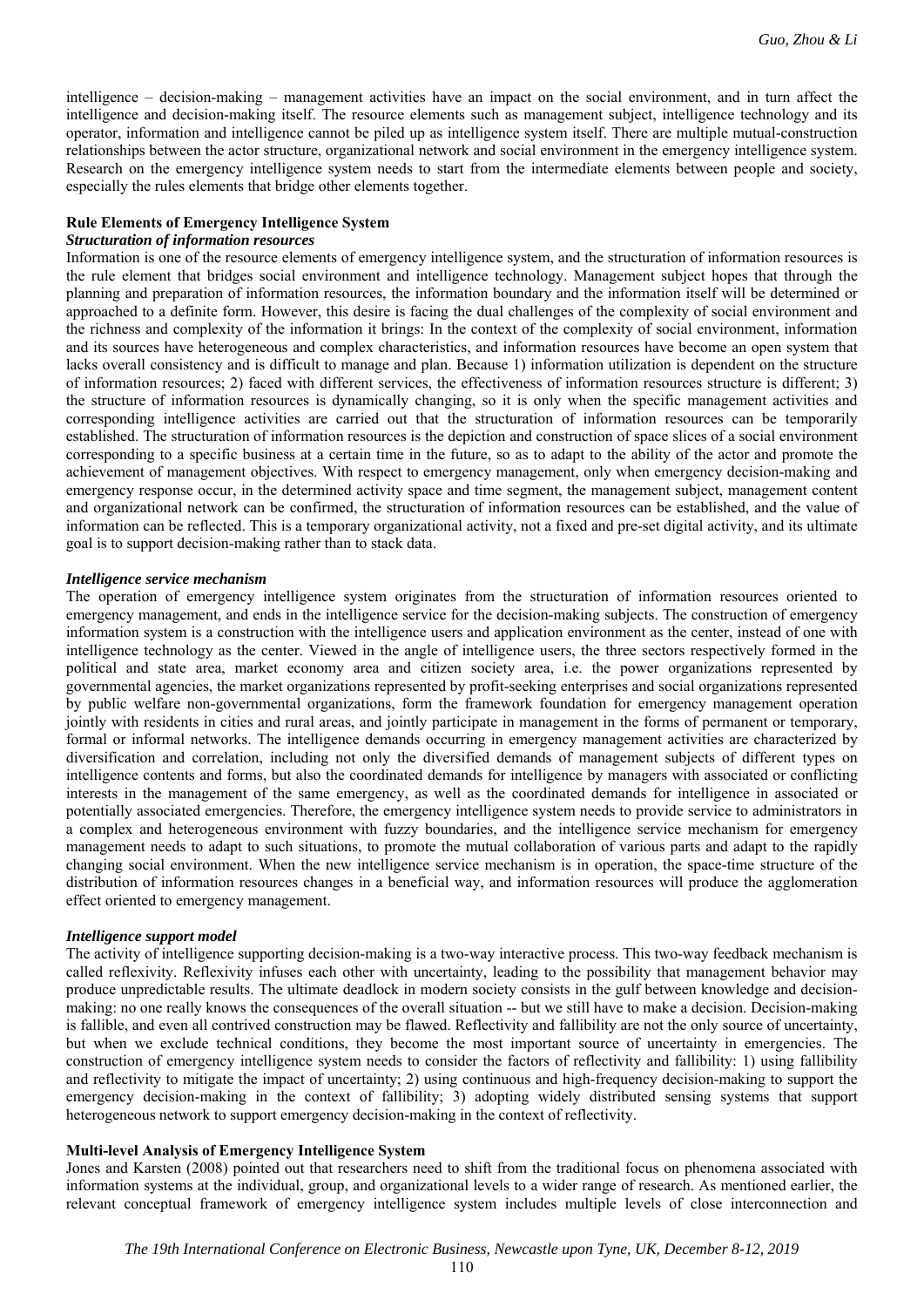interaction: actor structure, organizational network and social environment. With reference to the viewpoint of Pozzebon (2012), we place the multilevel framework within a constructivist tradition, and view the research of emergency intelligence system as procedural and inherently multilevel. There are many factors at each level, and there are interactions between factors within each level and among different levels of factors, which in turn influence the behavior of actors.

Morgeson and Hofmann (1999) have suggested identifying and integrating the unity between different levels with the functional similarity: a structure theorized as multi-level has function of equivalent relation at each level, therefore functions with similar structure (but different in structure) can be constructed as a wider network structure. But obviously, the multi-level framework of emergency intelligence system is not a multi-level structure with consistent functionality, and it even has no consistent directionality, that is, there is no hierarchical feature of decomposing from high to low or converging from low to high between levels, and it is multiple mutual-constructed, rather than being constructed in a single direction from society – organization – actors. In this framework, it is not always possible to find consistent relations between independent variables and dependent variables at different levels, and it is also difficult to seek for determined relation between different variables across levels. The multi-level analysis of emergency intelligence system is not for researchers of organization science to consider the method of construction at a higher level of analysis, instead, it provides for interdisciplinary researchers a holistic perspective to observe the mutual-construction relationship between social environment, organizational network and actors structure, as well as the mechanism and process of their joint action on the emergency management.



Figure 4: Mechanism of emergency intelligence system acting on the response of emergencies

### **CONCLUSIONS**

When the human society becomes more and more abundant and developed, a variety of suspense is produced for the prospect of the world. People cannot predict the future accurately, and can only use scenario simulation and conceptions to imagine various possibilities of the future. This has forced the emergency managers to depend more and more on the experience, models and data involuntarily. However, in a modern society full of reflexivity, we are unable to understand at present and hard to judge in the future the future-oriented risks triggered by the management behavior resulted from emergency decisionmaking, so the traditional intelligence research paradigm has limitation in new social environment and emergency management activities.

This research is conceptual and theoretical. Starting from the perspective of constructivism, the theories, concepts as well as the new parts of different disciplines are integrated into a multidimensional framework to solve the theoretical problems in the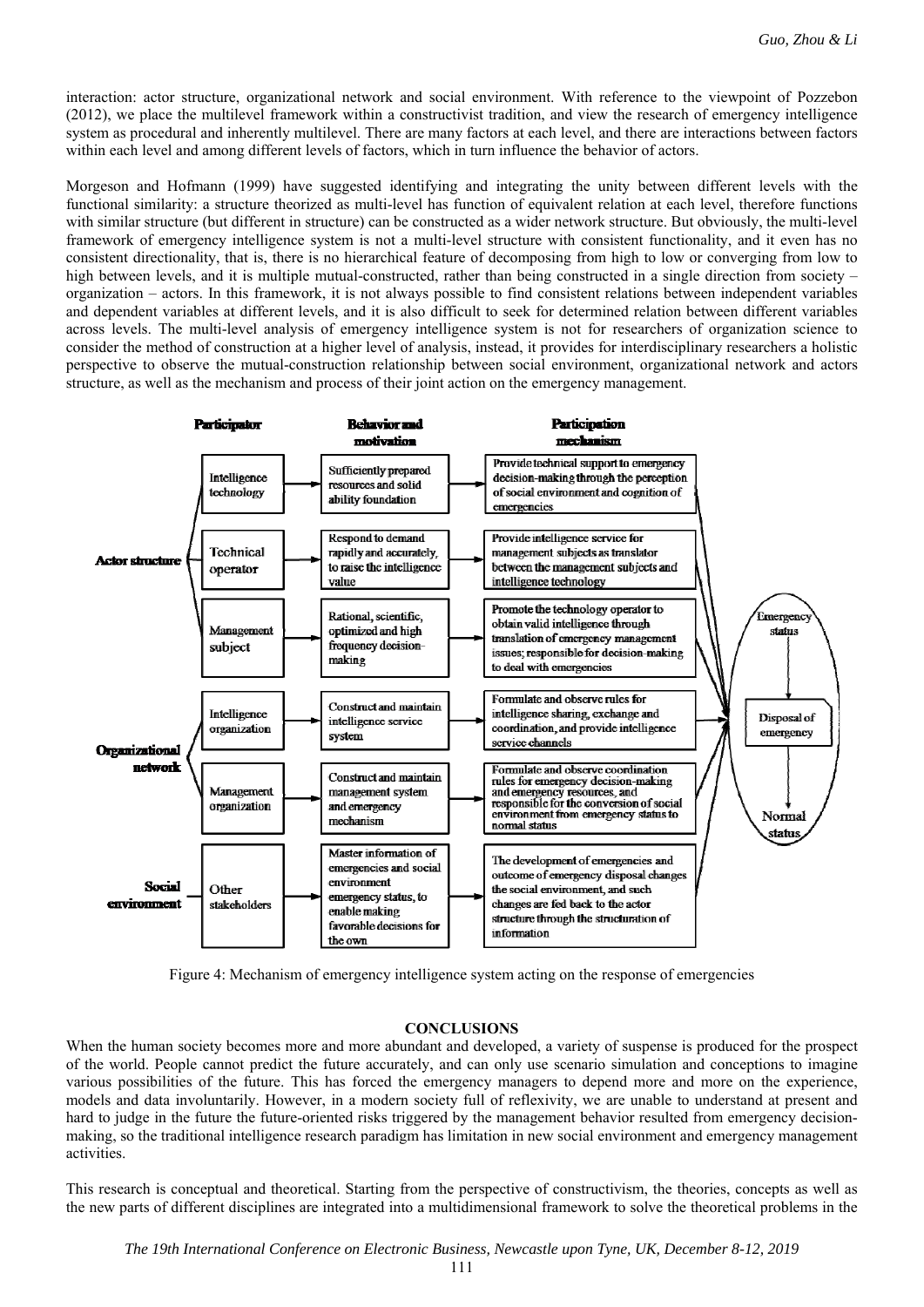construction of emergency intelligence system. This theoretical framework and research paradigm can also be extended to apply to intelligence systems with similar characteristics. This article analyzes the challenges faced by emergency intelligence system and provides a holistic perspective on the construction of emergency management intelligence system. It closely integrates the macro (social environment), meso (organizational network) and micro (actor structure) levels of theories, explains the constitution relations between different levels and interactions between the intelligence system elements (resource elements and rules elements), and focuses on the analysis of operational mechanism and multiple mutual-construction relationships of emergency intelligence system. The emergency intelligence system is resource elements and constitution relations embedded into the social environment and organizational network, rather than a simple technical system: the management subjects, intelligence technology and its operator form an mutual-construction relationship at the micro level; the management subjects, intelligence technology and its operator, information resources and organizational network form an mutual-construction relationship at the meso level; the actor structure, organizational network and social environment form an mutual-construction relationship at the macro level. When we re-understand and construct emergency intelligence system using the research paradigm through society, the intelligence and intelligence system will become the foundation support and core assets of emergency management.

#### **ACKNOWLEDGMENT**

This work is partially supported by grant 16ZDA046 of the National Social Science Foundation,China.

### **REFERENCES**

- Aedo, I., Diaz, P., Carroll, J.M., Convertino, G., & Rosson, M.B. (2010). End-user oriented strategies to facilitate multiorganizational adoption of emergency management information systems. Inf. Process. Manage, 46 (1), 11–21.
- Aguinis, H., Gottfredson, R., Culpepper, S.A. (2013). Best-practice recommendations for estimating cross-level interaction effects using multilevel modeling. Journal of Management, 39(6), 1490-1528.
- Aldewereld, H., Tranier, J., Dignum, F., & Dignum, V. (2011). Agent-Based Crisis Management. In Collaborative Agents Research and Development, 31–43. Springer Berlin Heidelberg. doi: 10.1007/978-3-642-22427-0\_3.
- Ansell, C., Boin, A., & Keller, A. (2010). Managing transboundary crises: Identifying the building blocks of an effective response system. Journal of Contingencies and Crisis Management, 18(4), 195–207.
- Ashish, N., Eguchi, R., Hegde, R., Huyck, C., Kalashnikov, D., Mehrotra, S., Smyth, P., & Venkatasubramanian, N. (2008). Situational awareness technologies for disaster response, Terrorism Informatics. Chen, H., Reid, E., Sinai, J., Silke, A., & Ganor, B. Integrated Series in Information Systems, Springer, US. 18, 517–544.
- Beasley, R. (2016). Dissonance and decision-making mistakes in the age of risk. Journal of European public policy, 23(5), 771-787.
- Beck, U. (1992). Risk Society: Towards a New Moderniy. Sage Publications, London.
- Beck, U. (1999). World Risk Society. Polity Press in association with Blackwell publisher.
- Beck, U., Giddens, A., & Lash, S. (1994). Reflexive Modernization: Politics, Tradition and Aesthetics in the Modern Social Order. Polity Press, Cambridge.
- Beverungen, D. (2014). Exploring the interplay of the design and emergence of business processes as organizational routine. Business & Information Systems Engineering, 6(4), 191-202.
- Bigley, G.A., & Roberts, K.H. (2001). The incident command system: Highreliability organizing for complex and volatile environments. Academy of Management Journal, 44(6), 1281-1299. doi: 10.2307/3069401.
- Boin, A. (2009). The new world of crises and crises management: Implications for policymaking and research. Review of Policy Research, 26(4), 367-355.
- Boin, A., & Lodge, M. (2016). Designing resilient institutions for transboundary crisis management: a time for public administration. Public Administration, 94(2), 289-298.
- Brito, M.D., Thévin, L., Garbay, C., Boissier, O., & Hübner, J.F. (2016). Supporting flexible regulation of crisis management by means of situated artificial institution. Frontiers of Information Technology & Electronic Engineering, 17(4), 309-34.
- Britton, N. (1986). Decision Making in Emergency Organizations under Conditions of Crisis and Uncertainty. Proceedings of a Workshop at Australian Counter Disaster College, Mount Macedon.
- Brooks, J.M., Bodea, D., & Fedorowicz, J. (2013). Network management in emergency response: articulation practices of state-level managers-interweaving up, down and sideways. Administration & Society, 45(8), 911-948.
- Burton-Jones, A., & Gallivan, M.J. (2007). Toward a deeper understanding of system usage in organizations a multilevel perspective. MIS Quarterly, 31(4), 657-679.
- Chaawa, M., Thabet, I., Hanachi, C., & Ben, S.L. (2017). Modelling and simulating a crisis management system: an organisational perspective. Enterprise Information Systems, 11(4-SI), 534-550.
- Christensen, T., Fimreite, A. L., & Lægreid, P. (2011). Crisis Management: The Perceptions of Citizens and Civil Servants in Norway. Administration & Society, 43(5), 561-594.
- Christensen, T., Danielsen, O.A., Lagreid, P., & Rykkja, L.H. (2016). Comparing coordination structures for crisis management in six countries. Public Administration, 94(2), 316–332.
- Collins, L.M., Powell, J.E., Dunford, C.E., Mane, K.K., & Martinez, M.L.B. (2008). Emergency information synthesis and awareness using E-SOS. Proceedings of the 5th ISCRAM Conference, Washington USA, 618-623.
- Comfort, L.K. (2010). Crisis management in hindsight: cognition, communication, coordination, and control. Public Administration Review, 67(S1), 189-197.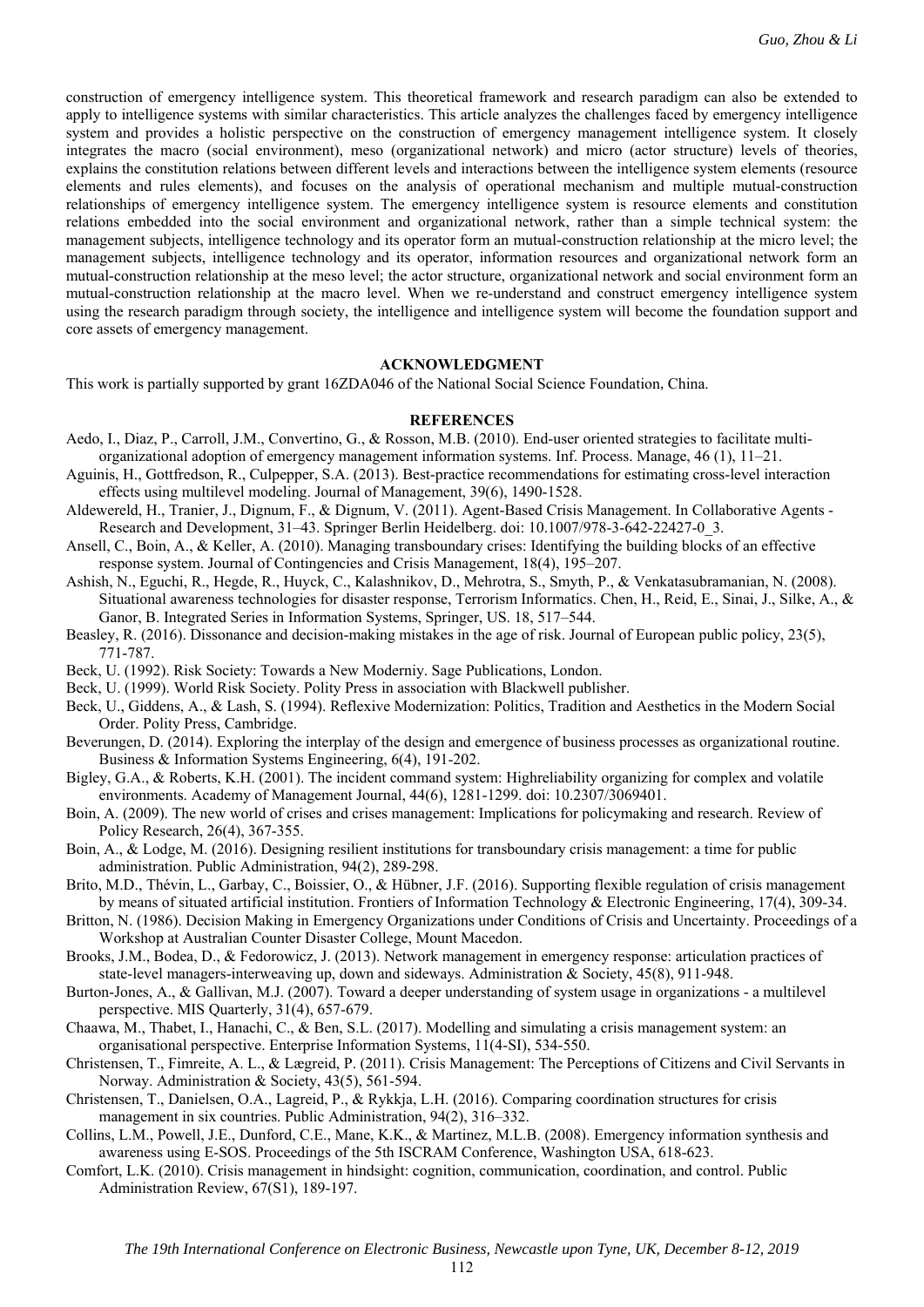- Comfort, L.K., Cigler, B.A., & Waugh, W.L. (2012). Emergency management research and practice in public administration: Emergence, evolution, expansion, and future directions. Public Administration Review, 72(4), 539-548.
- Comfort, L., Dunn, M., Skertich, R., & Zagorecki, A. (2004). Coordination in complex systems: increasing effciency in disaster mitigation and response. International Journal of Emergency Management, 2(2), 62–80.
- Constant, E.W. (1992). Shaping technology/building society: Studies in sociotechnical change. edited by Bijker, W.E. & Law, J. (Cambridge, Massachusetts: The MIT Press, 1992), Technology & Culture, 25(3), 854-855.
- Desanctis, G., & Poole, M.S. (1994). Capturing the complexity in advanced technology use adaptive structuration theory. Organization Science, 5(2), 121-147.
- Desanctis, G., Poole, M.S., Zigurs, I., DeSharnais, G., D'Onofrio, M., Gallupe, B., Holmes, M., Jackson, B., Jackson, M., & Lewis, H. (2008). The minnesota GDSS research project: group support systems, group processes, and outcomes. Journal of the Association for Information Systems, 9(10), 551-608.
- Diedrich, F.J., Hocevar, S.P., Entin, E.E., Hutchins, S.G., Kemple, W.G., & Kleinman, D.L. (2002). Adaptive Architectures for Command and Control: Toward an Empirical Evaluation of Organizational Congruence and Adaptation. Faculty Publications.
- Dorasamy, M., Raman, M., & Kaliannan, M. (2017). Integrated community emergency management and awareness system: A knowledge management system for disaster support. Technological Forecasting & Social Change, 121, 139–167.

Doreian, P., & Conti, N. (2012). Social context, spatial structure and social network structure. Social Networks, 34(1), 32-46.

- Eichbaum, C. (2006). The Politics of Public Service Bargains: Reward, Competency, Loyalty and Blame. Edited by Christopher Hood and Martin Lodge, Oxford University Press, Oxford.
- Engelmann, H., & Fiedrich, F. (2007). Decision support for the members of an emergency operation centre after an earthquake. Proceedings of the 4th ISCRAM Conference, Delft, NL. 317-326.
- Engestrom, Y. (1987). Learning by Expanding: An Activity-Theoretical Approach to Developmental Research. Orienta-Konsultit, Helsinki, Finland.
- Engestrom, Y. (2001). Expansive learning at work: toward an activity theoretical reconceptualization. Journal of Education and Work, 14(1), 133-156.
- Eriksson, K., & McConnell, A. (2011). Contingency planning for crisis management: Recipe for success or political fantasy? Policy and Society, 30(2), 89-99.
- Foglia, D., Greppib, C., & Guida, G. (2017). Design patterns for emergency management: An exercise in reflective practice. Information & Management, 54(7), 971–986.
- French, S., & Niculae, C. (2004). Believe in the model: Mishandle the emergency, Proceedings of the International Conference on Information System for Crisis Response and Management. Brussels, 9–14.
- Galbraith, J.R. (1973). Designing Complex Organizations. Addison-Wesley Publishing Company, Reading, MA.
- Galbraith, J.R. (1974). Organization design: an information processing view. Interfaces, 4(3), 28–36.
- Giddens, A. (1984). The Constitution of Society: Outline of the Theory of Structuration. Polity Press, Cambridge, UK.
- Giordano, R., Pagano, A., Pluchinotta, I., del Amo, R.O., Hernandez, S.M., & Lafuente, E.S. (2017). Modelling the complexity of the network of interactions in flood emergency management: The Lorca flash flood case. Environmental Modelling & Software, 95, 180-195.
- Goldin, I., & Mariathasan, M. (2014). The Butterfly Defect: How Globalization Creates Systemic Risks and What to Do About It. Princeton University Press, Princeton, NJ.
- Guo, H., & SU, X. (2016). Research on information resources planning for smart city. Information Studies: Theory & Application, 39(9), 47-52.
- Guo, H., Su, X., & Deng, S. (2016). Research on city emergency management information system under the background of "smart city". Library and Information Service, 60(15), 28-36, 52.
- Hawe, G., Coates, G., Wilson, D., & Crouch, R. (2012). STORMI: An Agent-Based Simulation Environment for Evaluating Responses to Major Incidents in the UK. Proceedings of 9th International Information Systems for Crisis Response and Management (ISCRAM) Conference, Vancouver, Canada, 22-25.
- Hofmann, D.A. (1997). An overview of the logic and rationale of hierarchical linear models. Journal of Management, 23(6), 723-744.
- Howes, M., Tangney, P., Reis, K., Grant-Smith, D., Heazle, M., Bosomworth, K., & Burton, P. (2015). Towards networked governance: improving interagency communication and collaboration for disaster risk management and climate change adaptation in Australia. Journal of Environmental Planning and Management, 58(5), 757-776.
- Hutchins, S.G., Kleinman, D.L., Hocevar, S.P., Kemple, W.G., & Porter, G.R. (2007). Enablers of self-synchronization for network-centric operations: Design of a complex command and control experiment. Paper presented at the 6th International Command and Control Research and Technology Symposium, Monterey, CA. URL http://dodccrp.org/events/6th\_ICCRTS/Tracks/Papers/Track5/110\_tr5.pdf (accessed on 10.01.18).
- Im, G. (2014). Effects of cognitive and social factors on system utilization and performance outcomes. Information Processing & Management, 51(1), 129-137.
- Janke, R., Mahlendorf, M.D., & Weber, J. (2014). An exploratory study of the reciprocal relationship between interactive use of management control systems and perception of negative external crisis effects. Management Accounting Research, 25(4), 251-270.
- Jaques, T. (2010). Issue management as a post-crisis discipline: Identifying and responding to issue impacts beyond the crisis. Journal of Public Affairs, 9(1), 35-44.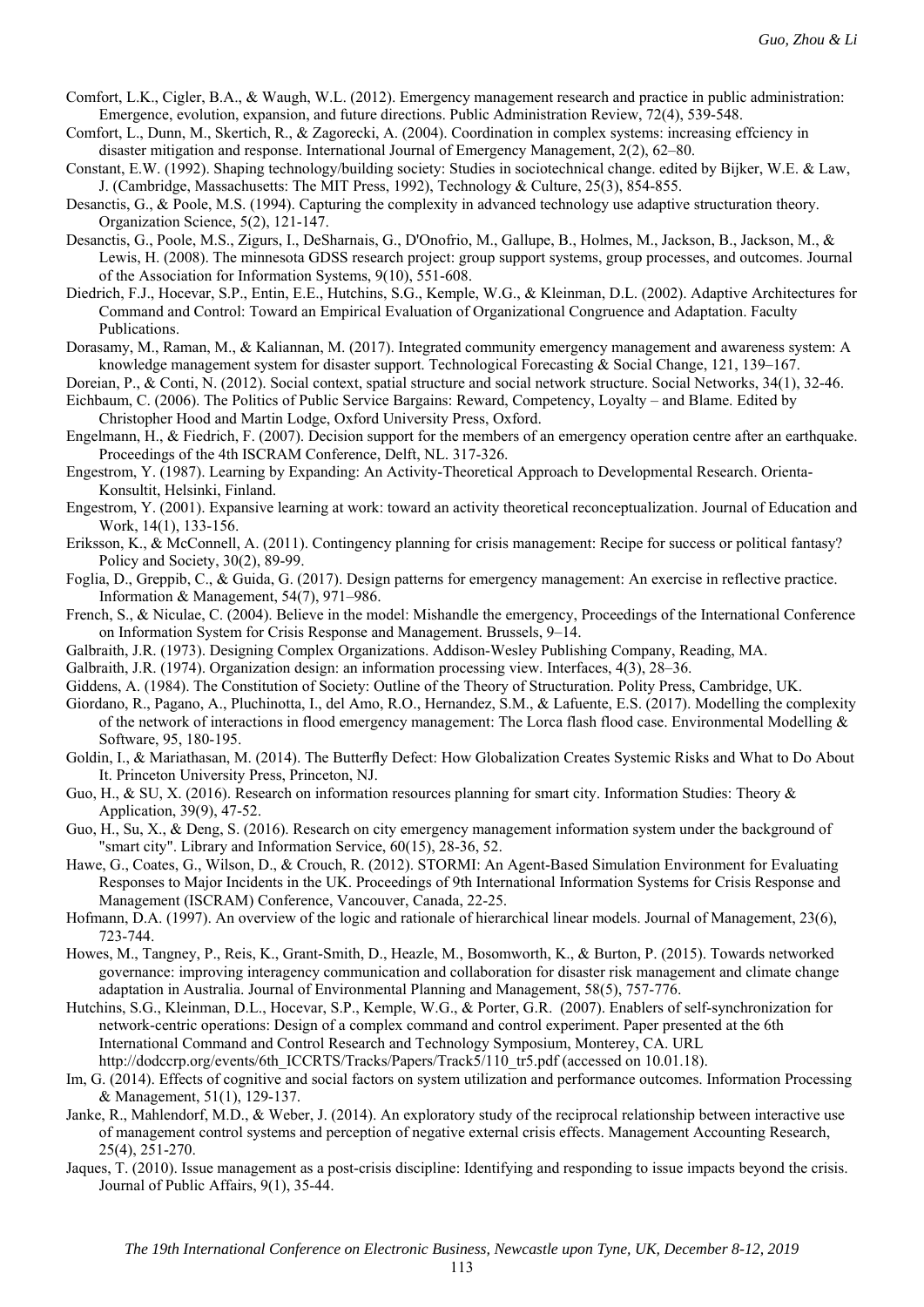- Jenvald, J., Morin, M., Timpka, T., & Eriksson, H. (2007). Simulation as decision support in pandemic influenza preparedness and response. Proceedings of the 4th ISCRAM Conference, Delft, NL. 295-304.
- Jobidon, M., Turcotte, I., & Aubé, C. (2017). Role variability in self-organizing teams working in crisis management. Small Group Research, 48(1), 62-92.
- John-Green, M.S., & Watson, T. (2014). Safety and security of the smart city when our infrastructure goes online. IET. System Safety and Cyber Security, 9th IET International Conference, Manchester, UK. IET Conference Publications, 1-6.

Jones, M.R., & Karsten, H. (2008). Giddens´s structuration theory and information systems research. MIS Quarterly, 32(1), 127-157.

Laakso, K., & Palomäki, J. (2013). The importance of a common understanding in emergency management. Technological Forecasting & Social Change, 80(9), 1703-1713.

Larsson, G., Bynander, F., Ohlsson, A., Schyberg, E., & Holmberg, M. (2015). Crisis management at the government offices: a Swedish case study. Disaster Prevention and Management, 24(5), 542-552.

Lassa, J.A. (2015). Post disaster governance, complexity and network theory: Evidence from Aceh, Indonesia after the Indian Ocean Tsunami 2004. PLoS currents, 7. doi: 10.1371/4f7972ecec1b6.

Latour, B. (2005). Reassembling the Social: An Introduction to Actor–Network–Theory. Oxford University Press, New York.

- Leydesdorff, L. (2014). The communication of meaning and the structuration of expectations: Giddens' "structuration theory" and Luhmann's "self-organization". Journal of the American Society for Information Science and Technology, 61(10), 2138-2150.
- Light, R.P., Polley, D.E., & Boerner, K. (2014). Open data and open code for big science of science studies. Scientometrics, 101(2), 1535-1551.

Kaptelinin, V. Activity theory: implications for human-computer interaction, Journal of the Electrochemical Society, 158(5)(1996)131-141.

- Kapucu, N. (2012). Disaster and emergency management systems in urban areas. Cities, 29(4), S41-S49.
- Kapucu, N., & Hu, Q. (2016). Understanding multiplexity of collaborative emergency management networks. American Review of Public Administration, 46(4), 399-417.
- Kinnear, S., Patison, K., Mann, J., Malone, E., & Ross, V. (2013). Network governance and climate change adaptation: Collaborative responses to the Queensland floods. Gold Coast: National Climate Change Adaptation Research Facility, 41(4), 48-65.
- Maio, D., Fenza, G., Gaeta, M., Loia, V., & Orciuoli, F. (2011). A knowledge-based framework for emergency DSS. Knowledge-Based Syst. 24(8), 1372-1379.
- Marabelli, M., & Galliers, R.D. (2017). A reflection on information systems strategizing: the role of power and everyday practices. Information Systems Journal, 27(3), 347-366.
- Morgeson, F.P., & Hofmann, D.A. (1999). The structure and function of collective constructs: Implications for multilevel research and theory development. Academy of Management Review, 24(2), 249-265.
- Onuf, N.G. (2006). World of Our Making: Rules and Rule in Social Theory and International Relations. Abingdon, Routledge.
- Oomes, A.H.J. (2004). Organization awareness in crisis management dynamic organigrams for more effective disaster response. Int. Conf. on Information Systems for Crisis Response and Management, 63-68.

Orlikowski, W.J. (1992). The duality of technology - rethinking the concept of technology in organizations. Organization Science, 3(3), 398-427.

- Orlikowski, W.J. (2000). Using technology and constituting structures: a practice lens for studying technology in organizations. Organization Science, 11(4), 404-428.
- Pakhomov, A.A. (2010). Sensing systems efficiency evaluation and comparison for homeland security and homeland defense. Carapezza, E.M. Sensors, and Command, Control, Communications, and Intelligence (C3I) Technologies for Homeland Security and Homeland Defense IX, BELLINGHAM, WA 98227-0010 USA: SPIE-INT SOC OPTICAL ENGINEERING.

Pearson, C.M., & Clair, J.A. (1998). Reframing crisis management. Academy of Management Review, 23(1), 59-76.

Pozzebon, M., & Diniz, E.H. (2012). Theorizing ICT and society in the Brazilian context: a multilevel, pluralistic and remixable framework. Brazilian Administration Review, 9(3), 287-307.

- Quarantelli, E.L. (1996). The future is not the past repeated: Projecting disasters in the 21st century from present trends. Journal of Contingencies and Crisis Management, 4(4), 228–240.
- Raman, M., Ryan, T., & Olfman, L. (2006). Knowledge management system for emergency preparedness: An action research study. Proceedings of the 39th Hawaii International Conference on System Sciences, Hawaii, US. 2, 37b.
- Raskob, W., Bertsch, V., Geldermann, J., Baig, S., & Gering, F. (2005). Demands to and experience with the decision support system RODOS for off-site emergency management in the decision making process in Germany. Proceedings of the 2nd ISCRAM Conference, Brussels, Belgium, 269-278.
- Rhinard, M. (2016). Governing borderless threats: Non-traditional security and the politics of state transformation. Public Administration, 294 (3), 854-855.
- Rose, A., & Kustra, T. (2013). Economic considerations in designing emergency management institutions and policies for transboundary disasters. Public Management Review, 15(3-SI), 446-462.
- Walker, G., Whittle, R., Medd, W., Watson, N., & Centre, L.E. (2010). Risk Governance and Natural Hazards. The sun and the welfare of man, Smithsonian Institution Series.
- Roux-Dufort, C. (2010). Is crisis management (only) a management of exceptions? Journal of Contingencies and Crisis Management, 15(1), 105-114.

114